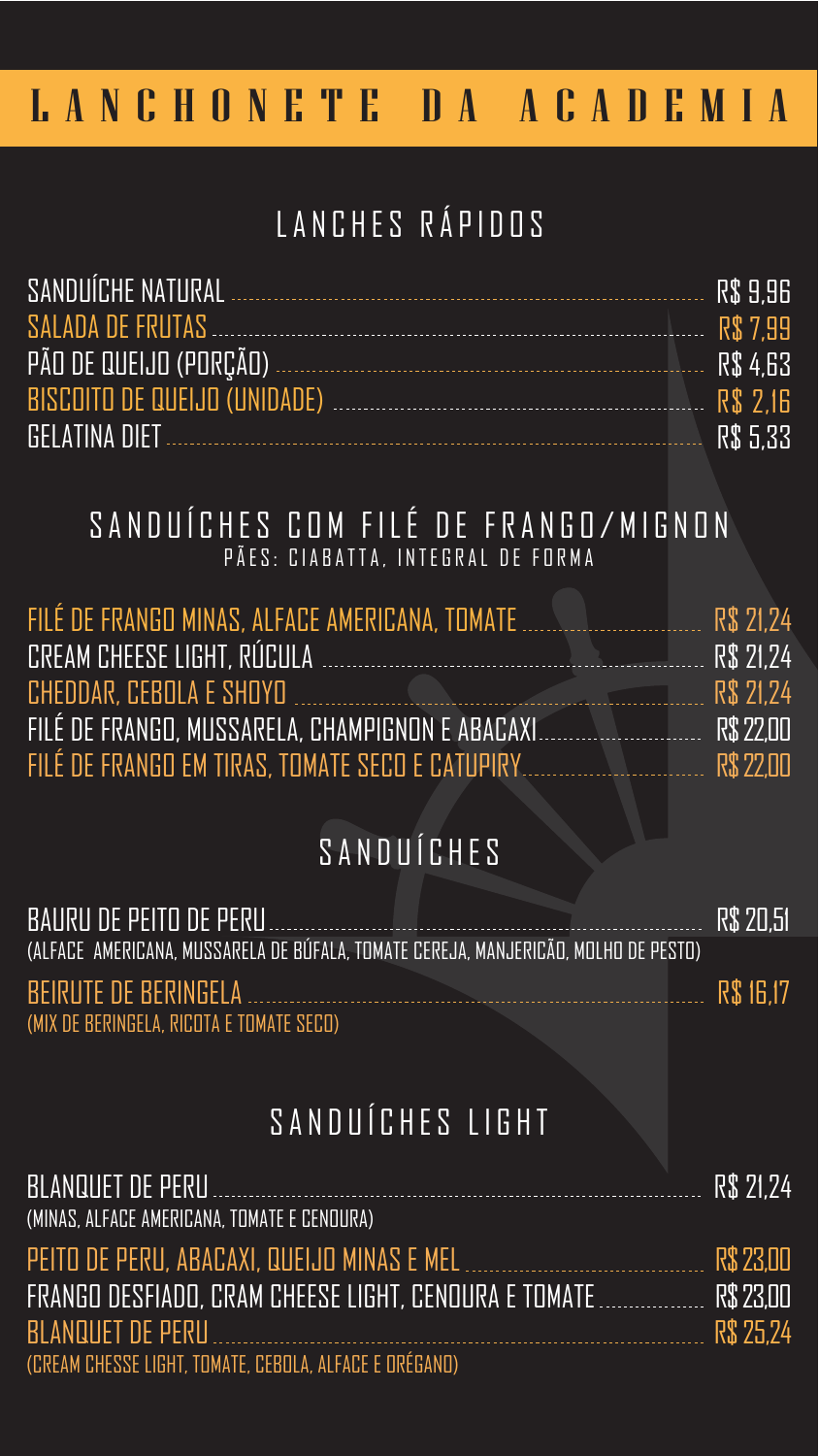| ATUM, TOMATE SECO, CHAMPIGNON, ALFACE AMERICANA               | . R\$ 23.00 |
|---------------------------------------------------------------|-------------|
| MUSSARELA, TOMATE SECO E RÚCULA                               | R\$ 23.00   |
| SALMÃO GRELHADO, CREAM CHEESE LIGHT, ALFACE AMERICANA         | . R\$ 25.24 |
| FILÉ DE FRANGO, GELEIA DE AMORA, CREAM CHEESE LIGHT, PALMITO. | R\$ 25.24   |

| PEITO DE PERU LIGHT, TOMATE SECO, E MUÇARELA LIGHT                      | R\$ 22,50 |  |  |
|-------------------------------------------------------------------------|-----------|--|--|
|                                                                         |           |  |  |
| PEITO DE PERU, MINAS E TOMATE                                           | R\$ 18,58 |  |  |
| FRANGO DESFIADO, QUEIJO CHAMPION TOMATE E MANJERICÃO E E ESTE R\$ 21,24 |           |  |  |
| MUSSARELA, PEITO DE PERU E PALMITO                                      |           |  |  |
| MUSSARELA, TOMATE SECO E ORÉGANO                                        | R\$ 20,61 |  |  |
| GRELHADOS                                                               |           |  |  |
| FILÉ DE FRANGO (ACOMPANHAMENTOS)                                        |           |  |  |
| TILÁPIA (ACOMPANHAMENTOS)                                               |           |  |  |
| FILÉ MIGNON (ACOMPANHAMENTOS)                                           |           |  |  |
| SALMÃO (ACOMPANHAMENTOS) CONSERVENCIA E RS 34,56                        |           |  |  |
|                                                                         |           |  |  |
| TAPIOCAS                                                                |           |  |  |

## SANDUÍCHES TOP

### OMELETES

|                                         | R\$ 7.99  |
|-----------------------------------------|-----------|
|                                         |           |
| COCO, BANANA, CANELA E LEITE CONDENSADO | R\$ 11.29 |
| BLAQUET / MINAS                         | R\$ 11.29 |
| CARNE SECA E QUEIJO                     | R\$ 11.29 |

## LANCHONETE DA ACADEMIA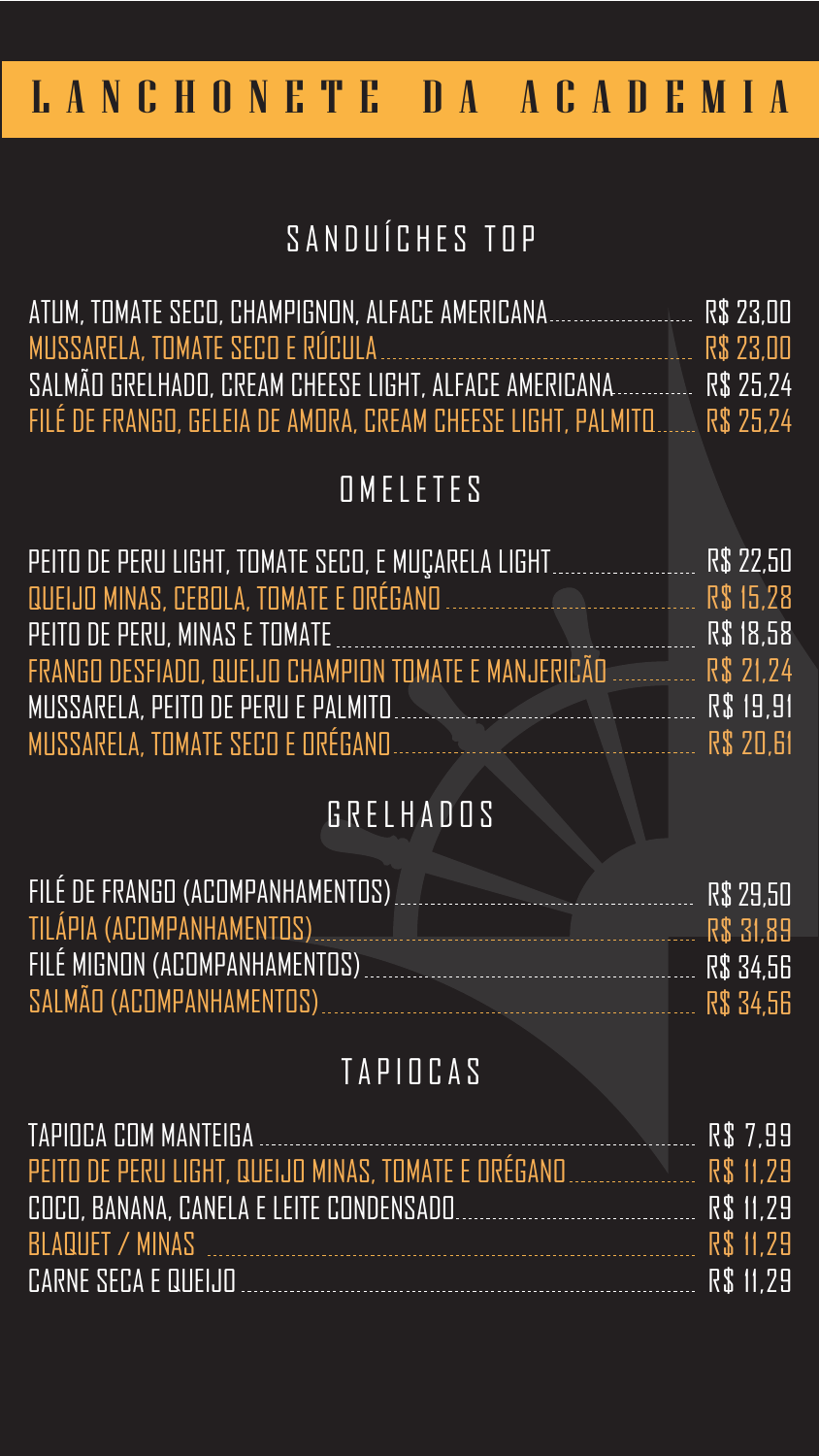|                                                                   | R\$ 22.57        |
|-------------------------------------------------------------------|------------------|
| SALADA DA CASA (6 ITENS)                                          | <b>R\$ 24.60</b> |
|                                                                   |                  |
| MASSAS                                                            |                  |
| ESPAGUETE À ROMANESCA EN ENFIN ANNESCA                            | R\$ 26,57        |
| (SALAME, TOMATE, CENOURA, CEBOLA E MANJERICÃO)                    |                  |
| ESPAGUETE ORIENTAL                                                | R\$ 26,57        |
| (FRANGO EM TIRAS E LEGUMES REFOGADOS, NO SHOYU)                   |                  |
| <b>FETUCCINE</b>                                                  | R\$ 26,57        |
| (AO MOLHO MEDITERRÂNEO, LEGUMES REFOGADOS AO AZEITE EXTRA VIRGEM) |                  |

| SUPER COMMUNIST COMMUNIST CONTRACTOR<br>(ACEROLA, LARANJA, LIMÃO, HORTELÃ, PÓ DE GUARANÁ E MEL)                                                                        | R\$ 10,26 |
|------------------------------------------------------------------------------------------------------------------------------------------------------------------------|-----------|
| BOMBA DEL COMBODO DE LA CONSTITUCIÓN EL COMBODO DE LA COMBODIA DEL COMBODO DE LA COMBODIA DEL COMBODIADO DE LA<br>(ACEROLA, LARANJA, ESPINAFRE, AGRIÃO, HORTELÃ E MEL) | R\$ 10,26 |
| PURA ENERGIA<br>(LARANJA, CAJU, MORANGO E XAROPE DE GUARANÁ)                                                                                                           | R\$ 10,26 |
| VITAMINAS DESNATADAS E INTEGRAIS                                                                                                                                       |           |
|                                                                                                                                                                        |           |
| BANANA COM MAMÃO                                                                                                                                                       |           |
|                                                                                                                                                                        |           |
|                                                                                                                                                                        |           |
|                                                                                                                                                                        |           |
| MORANGO COM AVEIA                                                                                                                                                      |           |
| MORANGO COM BANANA                                                                                                                                                     |           |
|                                                                                                                                                                        |           |
|                                                                                                                                                                        |           |
|                                                                                                                                                                        |           |



#### SALADAS

## SUCOS ENERGÉTICOS

## LANCHONETE DA ACADEMIA